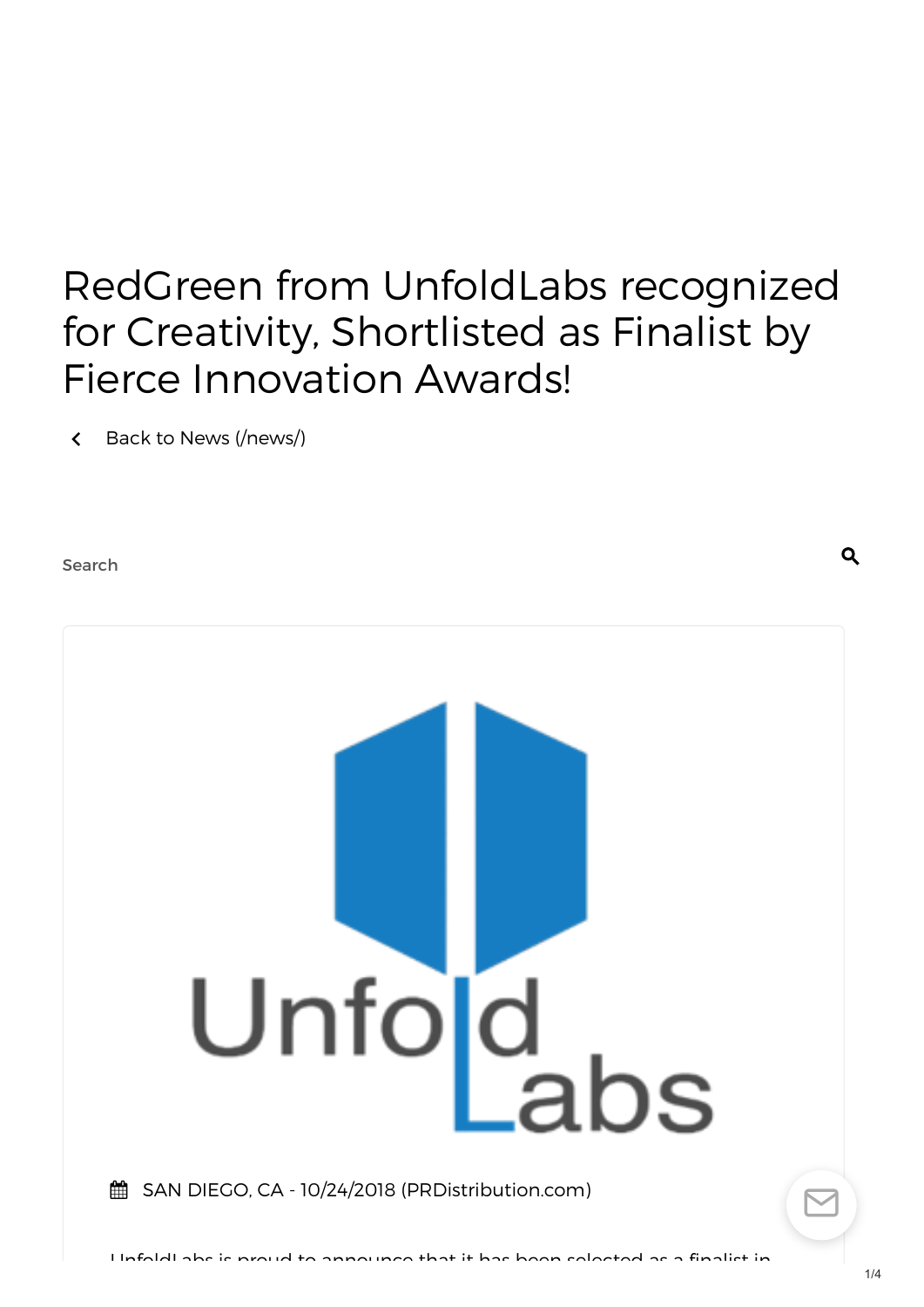this year's Fijan Calmanyatig that wand in Zelecop to Edition, a peacroan sul analyst, reviewed<sub>h</sub>aw*gyslag Bi*cosvaffa, from a the publishes a fajer (eWireless and w FierceTelecom<sub>(H</sub>Thes9, pAGESEttion highlights the advances in service and equipment developments unveiled during the past 12 months. UnfoldLabs is recognized as a finalist in the category of Security.

# UnfoldLabs is selected as a finalist for its innovative, industry-leading product, RedGreen.

Finalists' applications were reviewed by an exclusive panel of executives from major telecommunications companies including Sprint, Verizon Wireless, and Telia Carrier AB.All applications were evaluated based on the following criteria: competitive advantage, ease of use/ROI, effectiveness, financial impact, and true innovation.

RedGreen [\(http://unfoldlabs.com/redgreen/index.html#news\)](http://unfoldlabs.com/redgreen/index.html#news) is an innovative, industry-leading product of UnfoldLabs. RedGreen assures its users of the optimum usage of their device and provides them with an excellent tool to best manage Android devices and keep it Fresh, New and Optimized for Speed. Click on the link and experience it yourself. (https://play.google.com/store/apps/details?

[id=com.unfoldlabs.redgreen&hl=en\)https://play.google.com/store/apps/details?](https://play.google.com/store/apps/details?id=com.unfoldlabs.redgreen&hl=en) id=com.unfoldlabs.redgreen&hl=en

(https://play.google.com/store/apps/details?

id=com.unfoldlabs.redgreen&hl=en)

"We are deeply thankful for this recognition," said Asokan Ashok, CEO - UnfoldLabs. "We came up with the idea of RedGreen for the sheer goal to make a simple, smart and super-fast solution to address the most common problems a user has with an Android device – Performance, Battery, App management & Data Privacy/Security in single user experience. Receiving the Fierce Innovation Award in Security for RedGreen applauds the efforts that went in to make this product what it is today. It is a great feeling, and it motivates us ahead to get even better products on the road with each passing day!"

"We are excited at the possibilities of building some innovative products at UnfoldLabs. We have had two awards in the past two years for RedGreen, which fuels our passion for building more next generation products. We are thankful to our leadership team and our development team for being there at every step and trying to turn each stone to make RedGreen possible. I also would like to show gratitude towards our customers who have recognized us for the unique and quality products that we deliver", said Aaron Martinez, HR Manager at UnfoldLabs Inc.,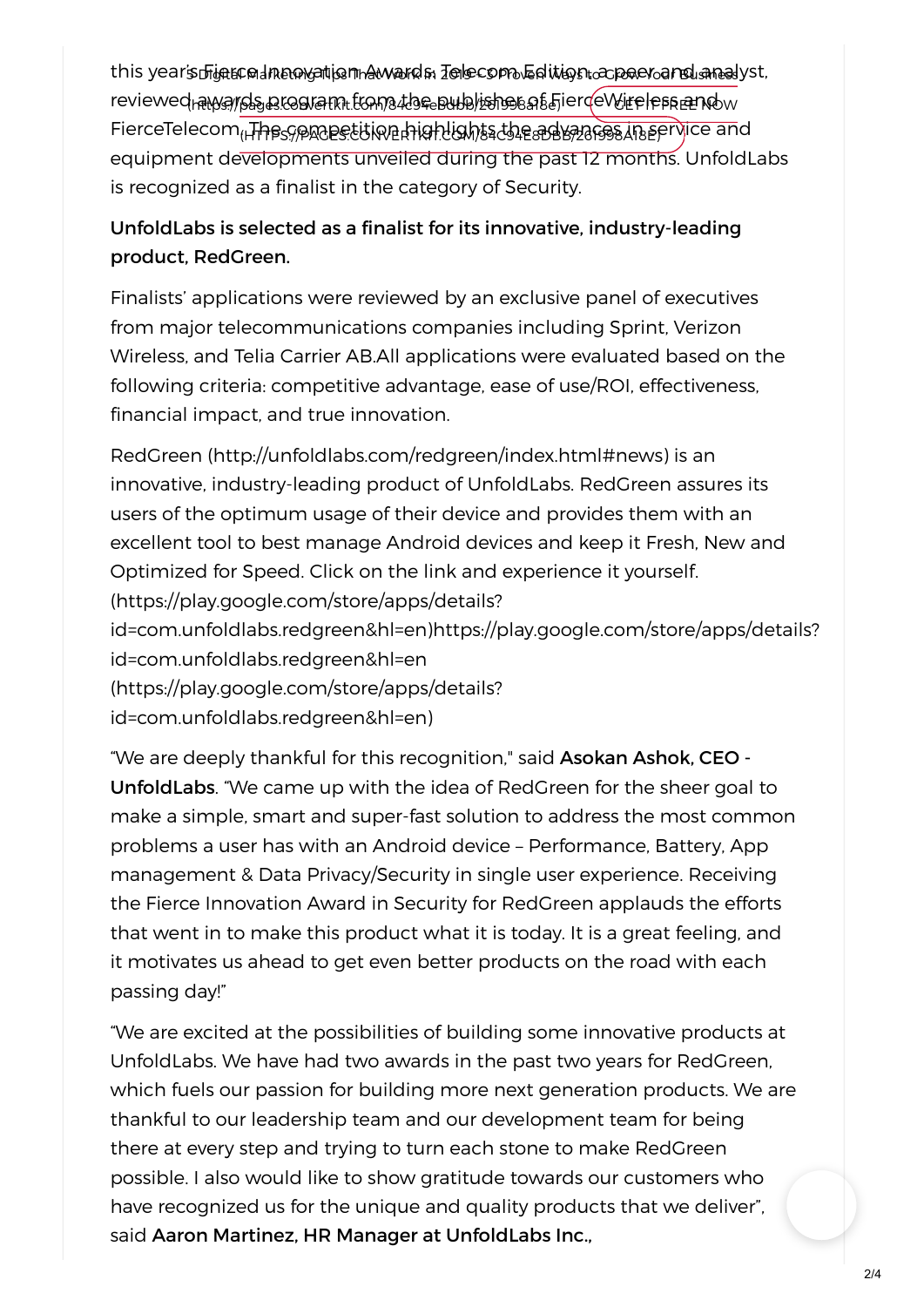#### About FierceMarkets

FierceMarkets<sub>//pag</sub>division of Questex by *i*s a leader in B2B ermedia, w providing information and marketing services in the telecommunications, life sciences, healthcare, IT, energy, government, finance, and retail industries through its portfolio of email newsletters, websites, webinars, conferences, and trade shows. Every business day, FierceMarkets' wide array of digital publications reaches more than 2 million executives in more than 100 countries. 5 Digital Marketing TIps That Work in 2019 + 3 Proven Ways to Grow Your Business

## About UnfoldLabs Inc.

UnfoldLabs is an Innovative Products and Services Company based in Sunny San Diego, California. We make sure everything we do, we do it with earnestness. With a team of passionate strategists, creatives, and technologists, we aim to capture the changing trends and technology through innovation and reach new heights. UnfoldLabs has an agile team specializing in mobile, cloud and new product development/ innovation. Our goal is to create meaningful futuristic experiences for our Customers.

## **MEDIA CONTACTS:**

| ക് | <b>Full Name:</b>    |                     | <b>Tejal Rastogi</b>                                |
|----|----------------------|---------------------|-----------------------------------------------------|
|    | <b>Phone Number:</b> |                     | 858-436-5519                                        |
| 會  |                      | Company: UnfoldLabs |                                                     |
| ⊕  |                      |                     | Website: unfoldlabs.com (http://www.unfoldlabs.com) |
|    | Email: SEND EMAIL    |                     |                                                     |

 $\frac{1}{2}$